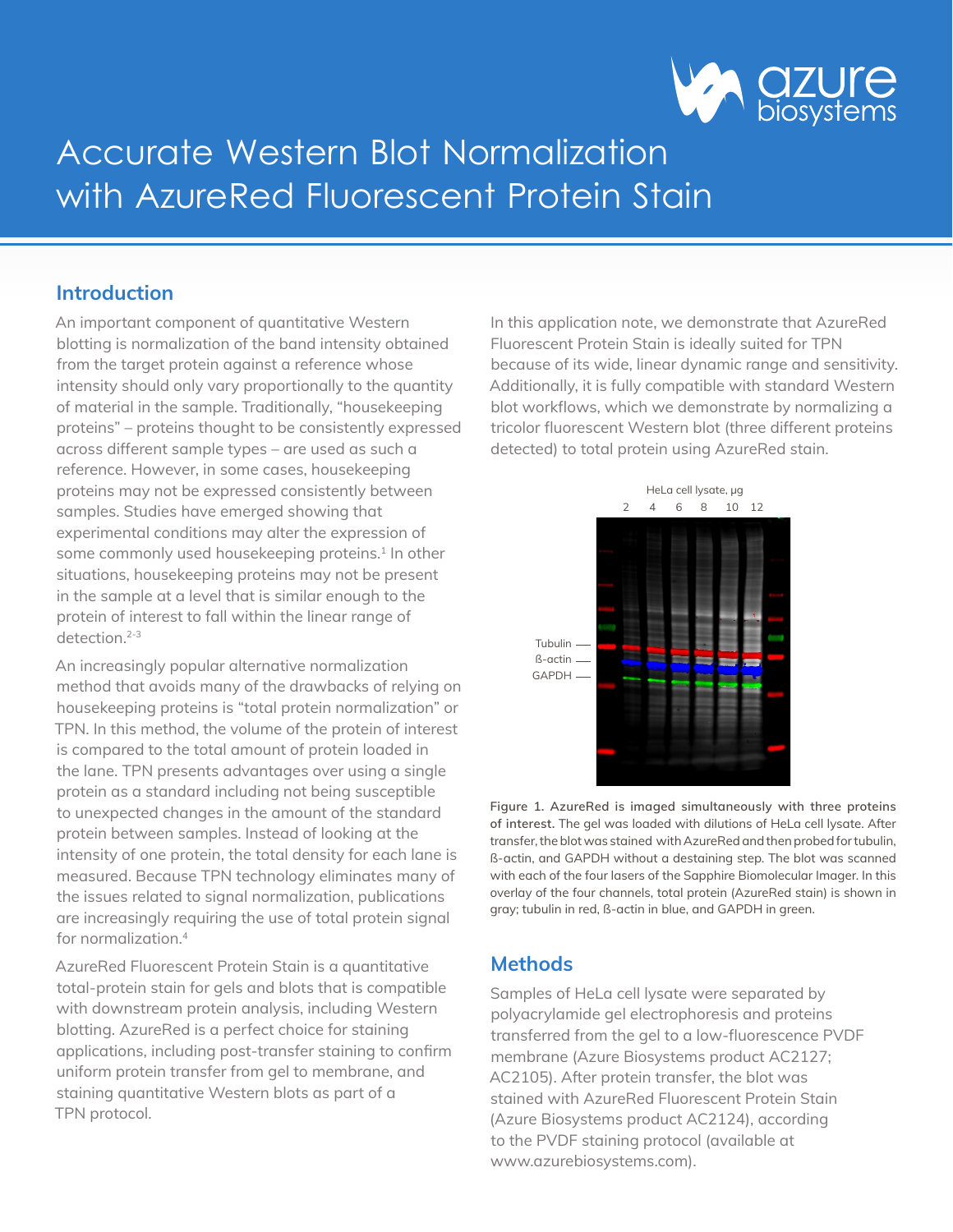Following transfer, the blot was washed briefly in water then stained in AzureRed stain solution according to the protocol. After the 30-minute staining procedure, the blot was blocked using Azure Fluorescent Blot Blocking Buffer (Azure Biosystems product AC2190) and incubated with primary antibodies for Western blot detection (Table 1).

The blot was imaged using the Sapphire Biomolecular Imager by scanning the blot with all four laser simultaneously. The three target proteins were detected with the lasers as shown in Table 1, while AzureRed staining was detected using the 520nm laser.

Images were analyzed using AzureSpot software.

| <b>Target</b> | <b>Primary</b><br>antibody | <b>Secondary</b><br>antibody          | <b>Detected</b><br>using laser |
|---------------|----------------------------|---------------------------------------|--------------------------------|
| Tubulin       | Rat anti-tubulin           | Goat anti-rat<br>AzureSpectra 700     | 658nm                          |
| ß-actin       | Rabbit anti-B-actin        | Goat anti-rabbit<br>AzureSpectra 490  | 488nm                          |
| <b>GAPDH</b>  | Chicken<br>anti-GAPDH      | Goat anti-chicken<br>AzureSpectra 800 | 784nm                          |



### **Results**

Scanning the tricolor Western blot stained with AzureRed Fluorescent Protein Stain on the Sapphire Biomolecular Imager results in a four-channel composite image (Figure 1). All four channels are imaged and aligned as part of image capture, removing the need to align the images at a later point, and not adding any additional imaging steps in the workflow. The composite image with an overlay of the four resulting images allows easy comparison of the three proteins with each other and with total protein load.

Viewing the single channel images allows visual inspection of the dynamic range of AzureRed and the three proteins (Figure 1A-D). The signal intensity for total protein in each lane (for AzureRed stain) or band (for each of the three proteins detected) was quantified using AzureSpot software. Figure 2E shows the relationship between each signal and the amount of protein loaded on the gel. The quantitative nature of AzureRed stain is observed in the excellent correlation of signal to amount of protein loaded ( $R^2$  = 0.994). This correlation was superior to that of any of the three individual proteins (Figure 2E), each of which is frequently used as a housekeeping protein.





**Figure 2. AzureRed has a wider linear dynamic range compared to common housekeeping proteins.** Single color channel images for A) AureRed staining for total protein B) Tubulin C) B-actin and D) GAPDH. The superior dynamic range of the AzureRed signal to the actual amount of protein loaded is displayed in image (A). The signals from the total protein and the housekeeping proteins were quantified using the AzureSpot software, and the resulting values are plotted against the amount of protein loaded for each sample (E). AzureRed showed superior correlation and a much broader dynamic range than the common housekeeping proteins.



**Figure 3. Tubulin signal normalized to total protein as assessed using AzureRed Fluorescent Protein Stain.** The tubulin band was quantified using AzureSpot software. Raw tubulin band volume (blue bars) and band volume normalized to total protein (orange bars) are shown. Normalizing the signal volume using AzureRed corrects for any errors in sample loading or differences in transfer across the membrane.